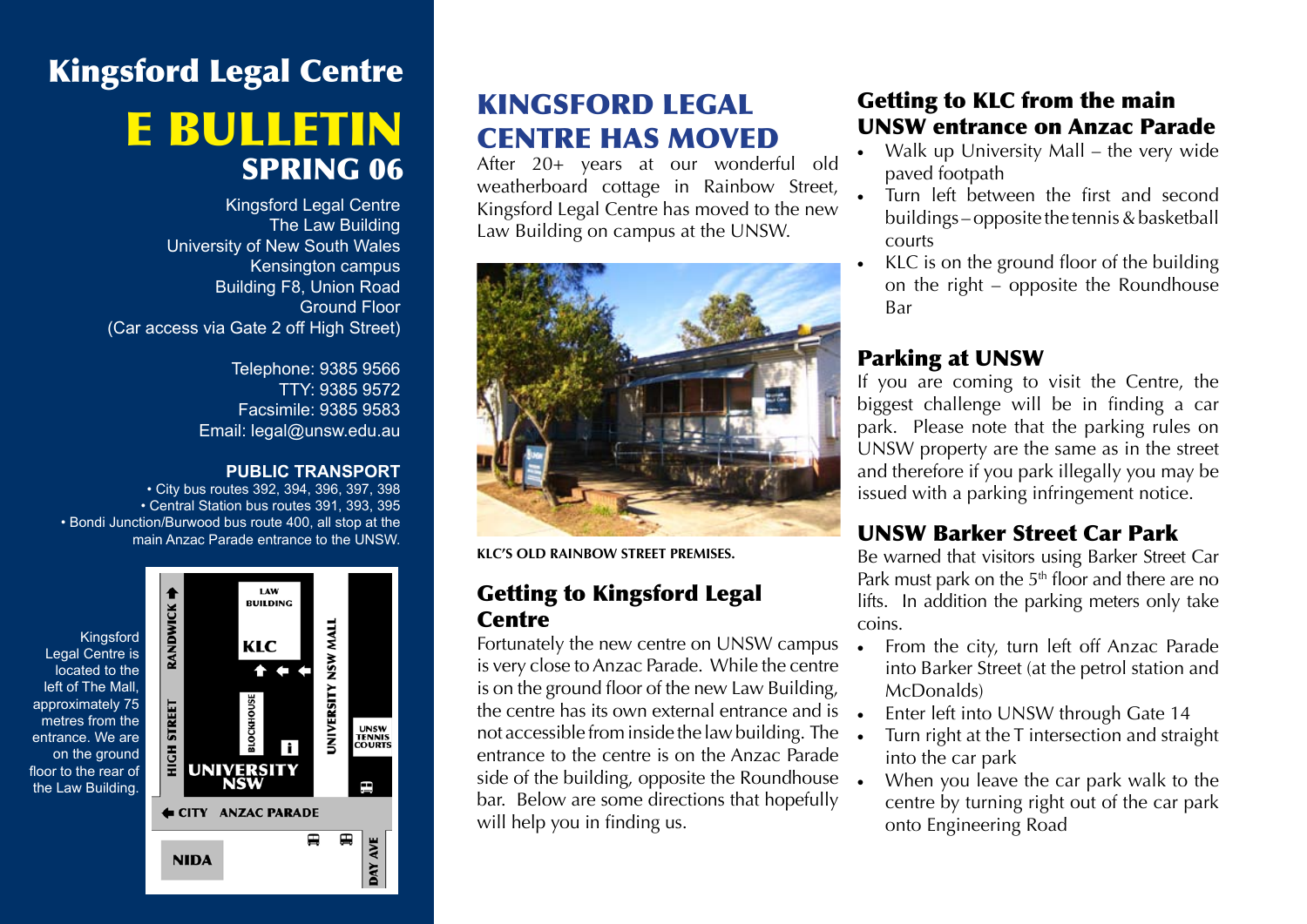- Turn left into University Mall (big wide footpath)
- Walk past the new law building which is on the right (trees out the front)
- • Turn down the footpath between the Law Building and The Blockhouse
- KLC is on the right opposite the Roundhouse bar

## On Street Parking

At different times of the day, on street parking is available in High Street, Anzac Parade and in the streets off Day Avenue.

## Catching the bus to UNSW

The following buses, including the express buses, all stop outside UNSW:

- • To and from the city: 392, 394, 396, 397, 394
- To and from Central Railway: 391, 393, 395
- To and from Bondi Junction: 400



**KLc's new UNSW premises.**

## CASEWORK

Now that the dust has settled after our move into the new building, we have been busy building our caseload to its usual level. This hasn't taken long, with all our advice appointments being filled, and the demand for employment and discrimination appointments continuing to stretch our capacity.

## Student Advocacy Scheme

We have had three pleas-in-mitigation done by students at Waverley Local Court, dealing with low-range PCA offences. The students did extensive work to prepare their pleas, with assistance and supervision from pro bono barristers. In one case, the student successfully argued to have the matter moved from a regional court to Waverley, so that the plea could be presented. In each case the client was very pleased to have our help, and delighted with the outcome.

### Discrimination in the workplace, and workers compensation

Recently KLC has been asked to assist in a number of matters where there is some intersection between a discrimination claim and a workers compensation claim. On more than one occasion there has also been an unfair or unlawful dismissal. These matters are still in their early stages, and we will report on outcomes in future e-bulletins.

## Energy providers

KLC has had a number of elderly clients complain that they had been mislead into signing contracts with alternative "green energy" providers, as the true cost of the service was not adequately explained to them. As well as assisting the individual clients, KLC is investigating ways to deal with the companies to ensure that their salespeople are trained in better, fairer methods of selling their products to vulnerable clients.

## Pay-day lenders

KLC has two clients who have been placed in considerable financial hardship after borrowing money from a "pay-day lender" at exorbitant interest, and then being unable to meet the repayments. One of these clients was unable to read, and neither had an understanding of the fees and charges associated with this type of lending practice. In each case, the loan agreement attempts to make out that the loan was for business purposes, possibly as way of trying to take the credit provision outside the scope of the Consumer Credit Code. Clearly this was not the case, and is an issue that KLC will be investigating.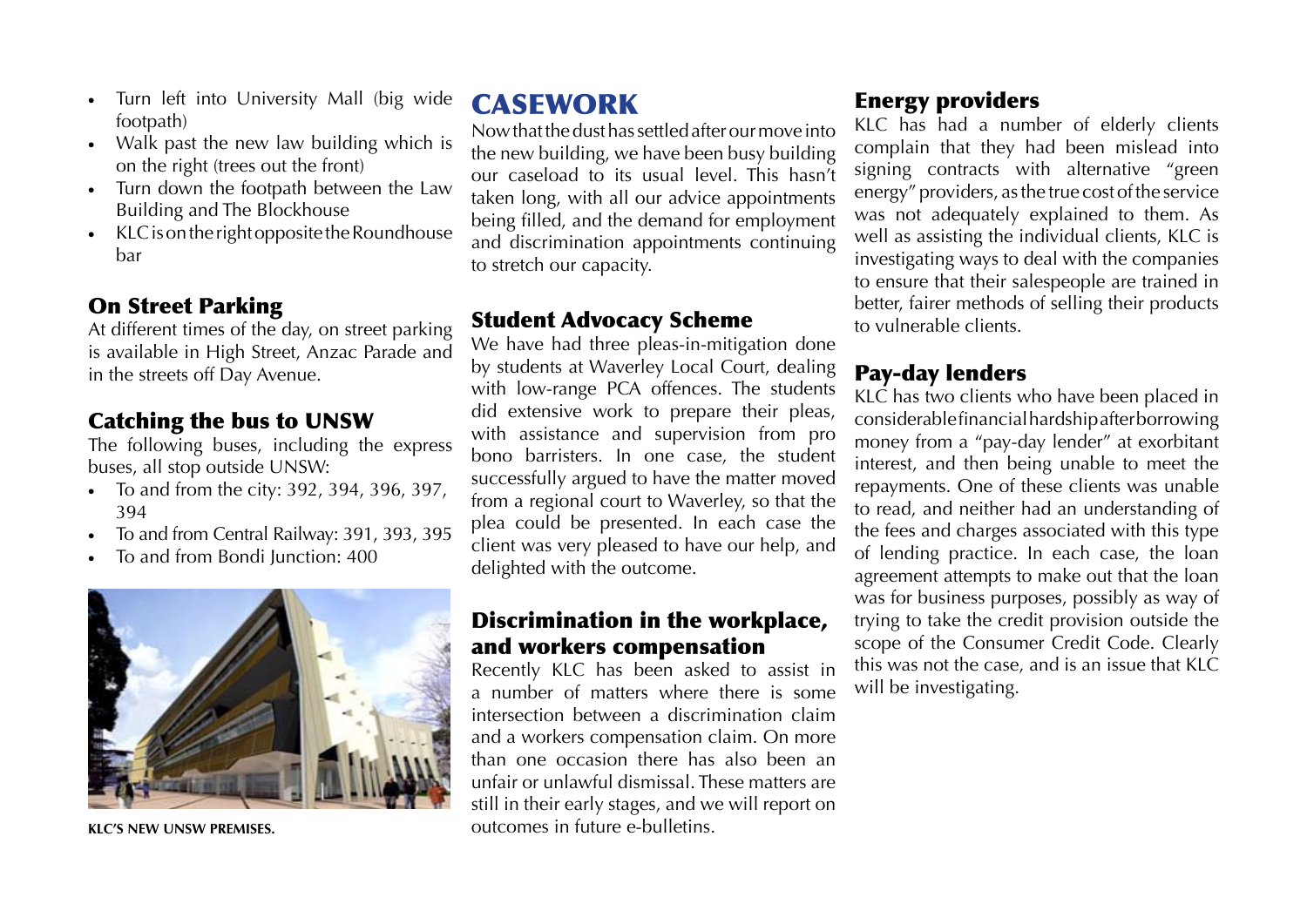## EMPLOYMENT CLINIC **NEWS**

The Employment Clinic has had some ups and downs in recent months. A good win for our client who was subject to an unfair redundancy – subsequently also found to be a sham following cross examination of the employer in the hearing – has now turned sour. The employer has not complied with the NSW Industrial Relations Commission's order for compensation and we are now seeking to enforce the judgment in the Local Court. *Cherkashina v Habaro Pty Ltd* [2006] NSWIRComm 1099.

Another client had a much better outcome when the clinic quickly settled her matter against a well known property developer. A claim for unfair dismissal in the Australian Industrial Relations Commission was favourably settled before the matter went to conciliation.

We have also had a significant win in the AIRC with a long running matter against Qantas Holidays. Belinda Morley came to us in May of last year in relation to her dismissal but, owing to significant personal difficulties, did not pursue her matter at the time. Several months later Ms Morley was able to instruct us again and we lodged a late application with the Commission which was challenged by Qantas

for being out of time. We succeeded in this challenge and the matter, after many further delays, was heard by SDP Hamberger in June this year. Ms Morley had suffered a serious illness then a serious injury which caused her to be absent from work from February to May 2005. She was then dismissed for her absences and 'failure to provide appropriate documentation'.



**KLC'S EMPLOYMENT SOLICITOR LINDA TUCKER.**

There had also been some lengthy absences in recent years which Qantas cited as further reason for the dismissal. We considered the matter had merit given the reasons for Ms Morley's absence at the time of the dismissal and that she had in fact provided documentation. Ms Morley sought reinstatement and compensation. As she has recently had a baby, we asked that any reinstatement take into account that, if she had not been terminated, Ms Morley would have been on maternity leave and any return could not be until early next year. The Commission upheld the application and ordered that our client be reinstated in February 2007 and awarded 21.2 weeks remuneration. *Belinda Maree Morley v Qantas Holidays Limited* (PR 973333 31 August 2006).

The clinic has also recently dealt with an application for costs by a respondent employer following a matter in which our client's unfair dismissal application was dismissed. The initial application turned on whether a period of probation applied to our client at the time of his dismissal. While the clinic was unsuccessful in this matter, it successfully defended the costs application. *Sanders v Beresford Blake Thomas* [2006] NSWIRComm 1123.

In policy work, Linda Tucker from the clinic appeared before the NSW Legislative Council's Social Issues Committee's hearing into the impact of Work Choices. Linda appeared with three other CLC solicitors and the hearing provided plenty of fodder for the committee concerning the adverse impacts on our clients and the difficulties arising from practising under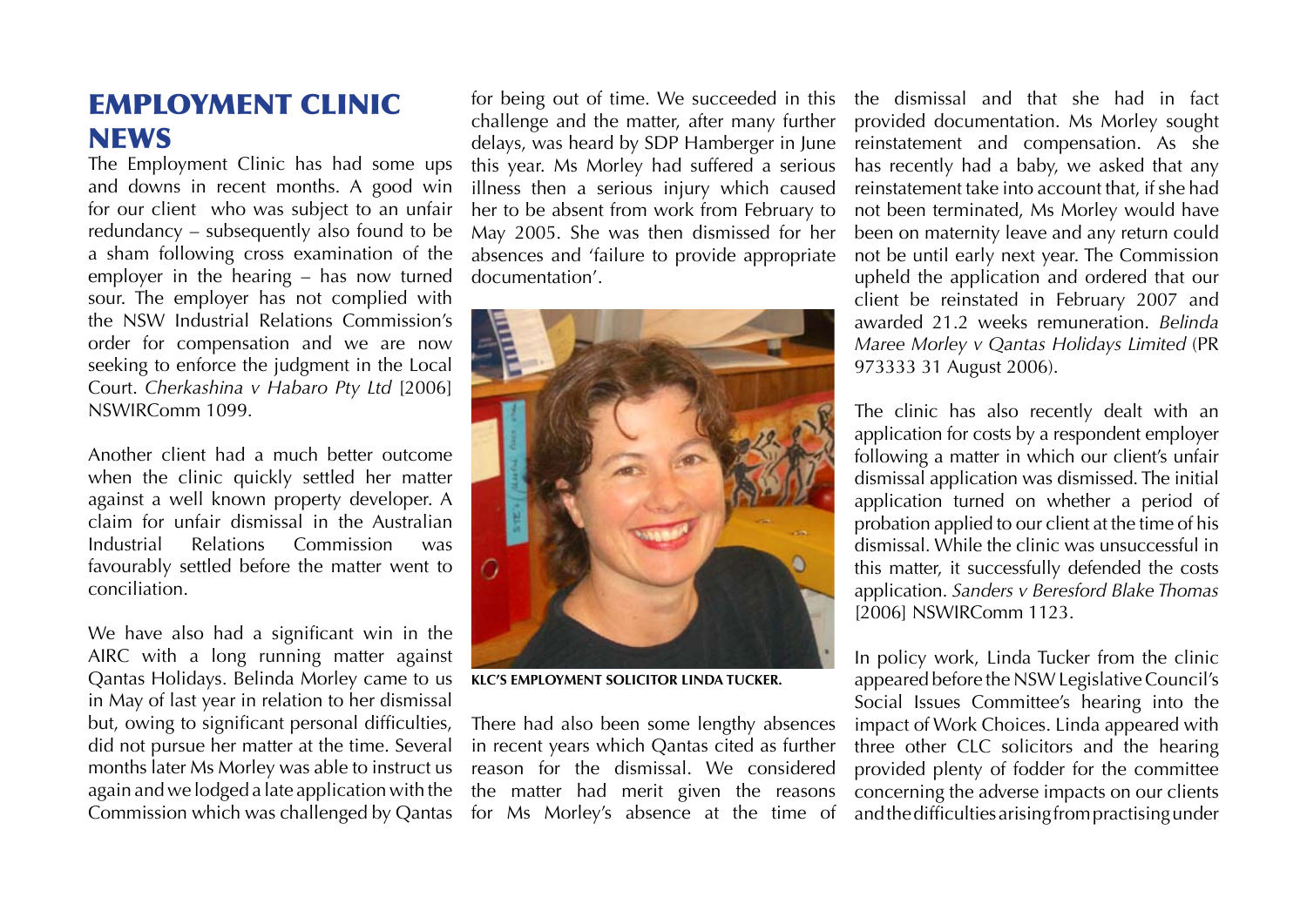this new regime. The uncorrected transcript is available at: http://www.parliament.nsw. gov.au/prod/parlment/Committee.nsf/0/ 65EEB7164F0DF2B5CA2571A7002206CA

## CLINICAL LEGAL EDUCATION NEWS

#### Indigenous winter school

In July, KLC was happy to host approximately 20 Indigenous high school students from around Australia who were keen to learn about what being a lawyer and studying law might be like. This is a fantastic initiative of the University and particularly Nura Gili Centre to encourage Years 10,11 and 12 students to stay at school and think about studying further at University. Over 80 students from around Australia participated in the week- long, UNSW program. At KLC, the students learnt about community legal centres and the legal aid system and then had an opportunity to apply some law to case studies which might be relevant to their lives. Staff and students enjoyed the experience.

#### Foundations Enrichment course

We are currently running our First year Indigenous students course which is proving very popular with both the first year students and our clinical students. The mentoring aspect of the course grows and changes with each course and this year's clinical students are enjoying the opportunity to share their experiences of law school and working at Kingsford Legal Centre.

## **VISITS**

### Visit from Taiwanese delegation

On 10 August, KLC was happy to welcome a delegation of legal aid lawyers from Taiwan who were keen to learn more about how we work with students. The delegation were interested in the involvement of students in running files and law reform projects as well as advocacy at the Waverley Local Court and Industrial Relations Commission.

## **OUTREACH**

### South-East Neighbourhood Centre Outreach

In order to offset the problems faced by some KLC clients in accessing the Centre now that we are on campus, staff have developed a program of outreach services for our community. We are delighted to announce that the Centre has commenced its first outreach in partnership with the South East Neighbourhood Centre (SENC) at Eastlakes. We are providing 3 generalist advice appointments to residents of the Eastlakes, Mascot, Rosebery area on Friday mornings. The outreach has proved extremely

popular with SENC and the local community with appointments being booked solid. We are also investigating further outreaches in conjunction with the Maroubra Uniting Church and The Junction Neighbourhood Centre.



#### Muslim Women's Outreach

Kingsford Legal Centre is exploring the possibility of working more closely with the Muslim Women's Association with the potential of establishing a trial outreach in discrimination and family law in conjunction with the Women's Legal Resources Centre. Students would participate in this initiative which we hope to launch in the coming months.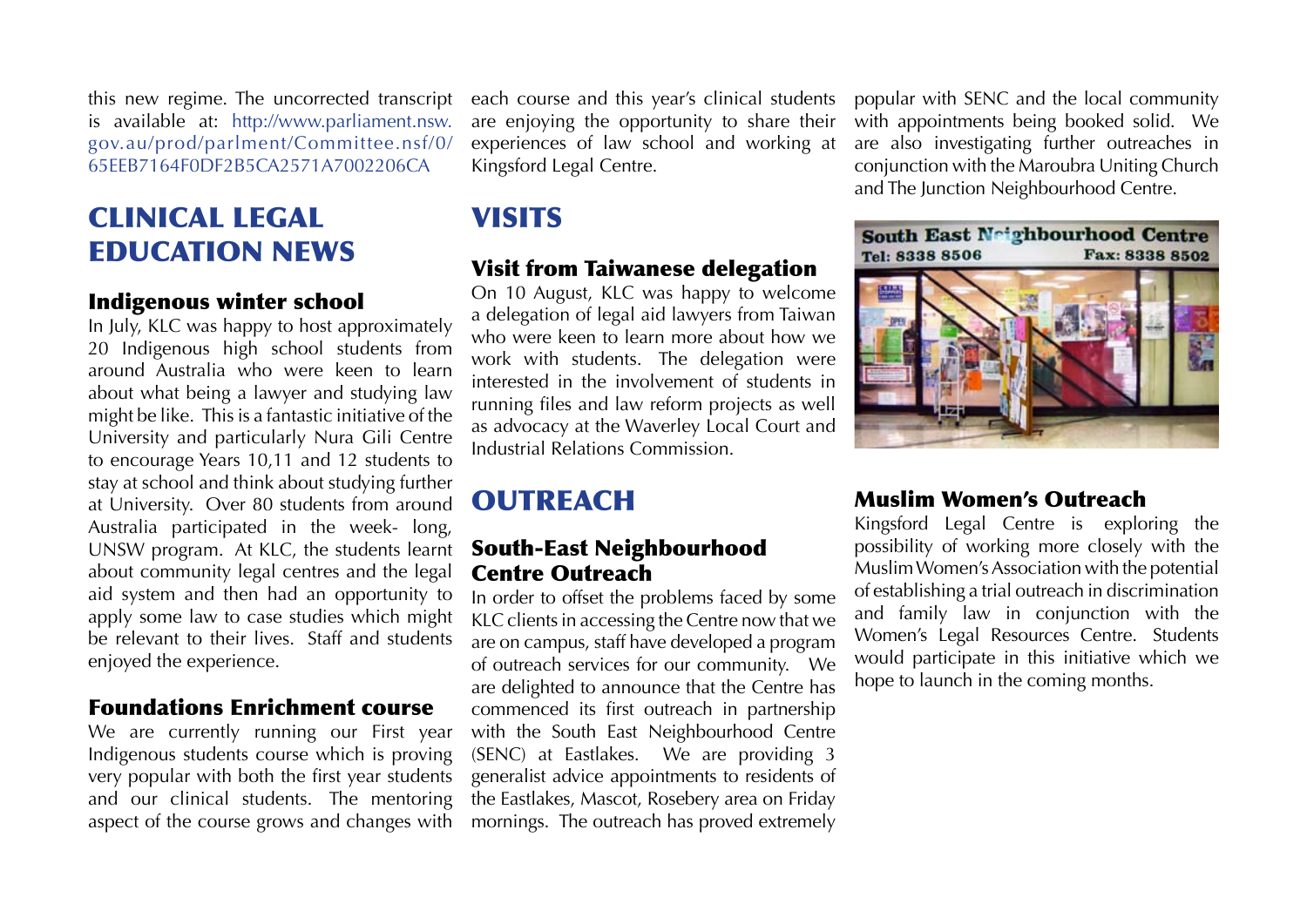## KLC COMMUNITY and PROJECT NEWS

## Getting off the Referral Roundabout

The DVD is finally finished, copied and ready to be distributed. *Getting off the Referral Roundabou*t is a training kit that KLC has produced on how to make a good referral. The kit includes a DVD and a workbook and looks at many of the important issues that need to be considered when making an effective referral. Although the information is specifically in regard to making a referral to a legal service, the issues are relevant for making a referral to any service provider.

The DVD costs \$30.00 (includes GST and post and packaging) and is available from Federation Press. Phone: (02) 9552 2200 Email: sales@federationpress.com.au Online: www.federationpress.com.au

The DVD was made possible by a grant from the Law and Justice Foundation.

### Out and About in the La Perouse Community

Recently KLC has been very fortunate in being invited to several events in the La Perouse community. In July we attended the NAIDO

Week celebrations at Yarra Bay Oval. It was a beautiful day and the children had a great time decorating paper plates as a gift to give to mum and dad. At the beginning of August we attended the Tenancy Expo at Yarra Bay Sailing Club and later in the month, the Indigenous Interagency meeting.

All these events provided us with the opportunity to distribute information on KLC, inform the community about our move to UNSW and distribute some brochures on some important legal issues. In addition we met with local members of the community and had a chance to meet with other service providers.

## Allens Arthur Robinson Secondee

We are very happy to announce the beginning of a new phase of pro bono collaboration with Allens. Since late July we have been lucky to have an additional seconded solicitor Sonya Oberekar from Allens working fulltime at the Centre. This has increased our capacity to offer legal advice and casework and staff our outreach services.

Sonya joined Allens Arthur Robinson in 2005 and spent her first twelve months working in their Commercial Litigation Department. Prior to that she attended the University of Newcastle. In her free time, she enjoys going

to the cinema, cooking, and playing piano. She looks forward to working with KLC's staff, students and clients.

KLC would like to take this opportunity to thank Allens for their generousity and look forward to a long partnership with them.



allens' secondee SONYA OBEREKAR

## COMMUNITY LEGAL EDUCATION NEWS

## Workshop Series for Community **Workers**

KLC series of free monthly legal workshops for community workers is up and running again. The workshops are held on the first Tuesday of each month and from 9.15am to 12.30pm.